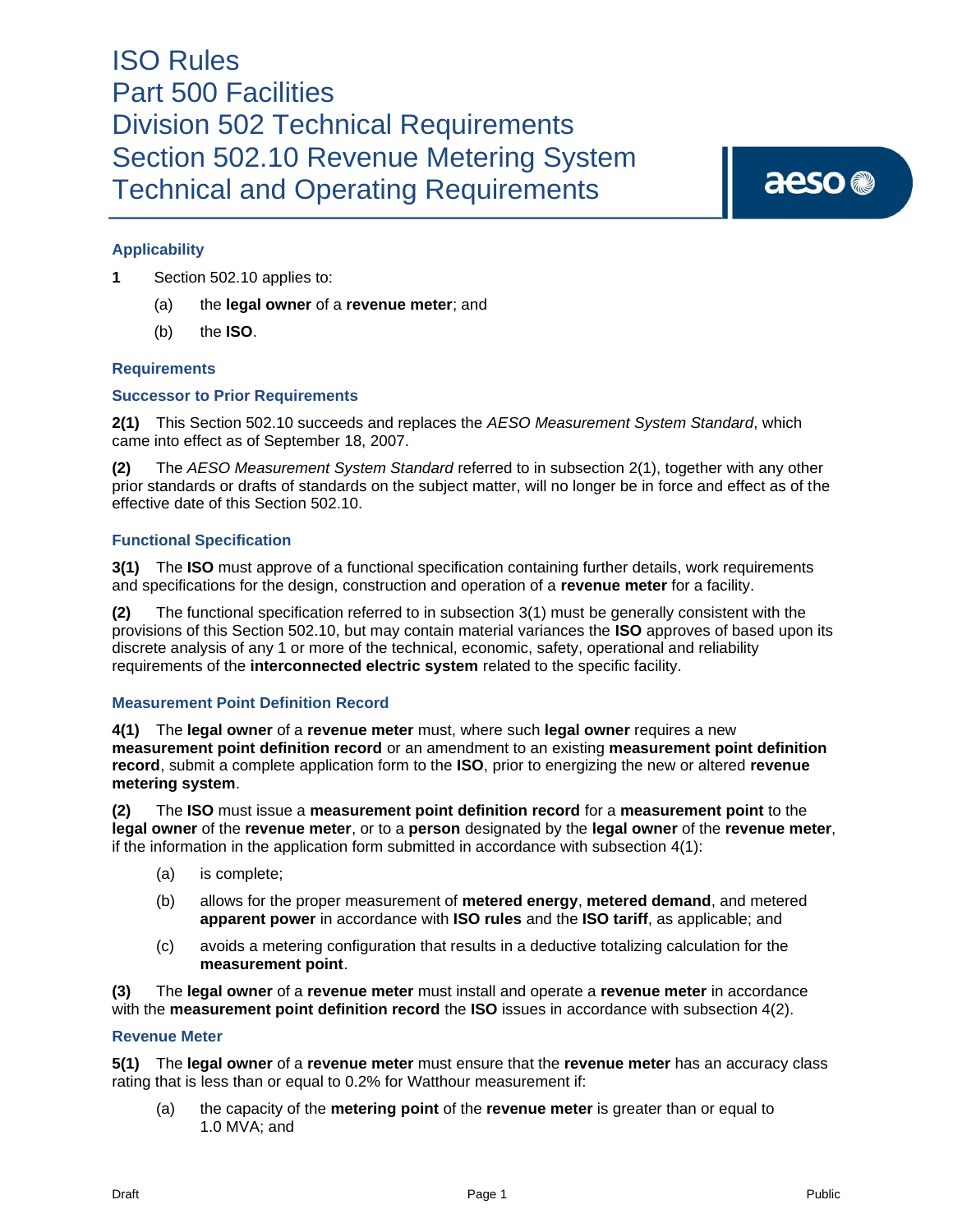

(b) the **revenue meter** is not the subject of a dispensation under the *Electricity and Gas Inspection Act*, RSC 1985 c E-4, as amended.

**(2)** The **legal owner** of a **revenue meter** must ensure that the **revenue meter** has an accuracy class rating that is less than or equal to 0.5% for Varhour measurement if:

- (a) the capacity of the **metering point** of the **revenue meter** is greater than or equal to 1.0 MVA; and
- (b) the **revenue meter** is not the subject of a dispensation under the *Electricity and Gas Inspection Act*, RSC 1985 c E-4, as amended.

#### **Measurement Transformer**

**6(1)** The **legal owner** of a **revenue meter** must ensure that the measurement transformer has an accuracy class rating less than or equal to 0.3% if:

- (a) the capacity of the **metering point** of the **revenue meter** is greater than or equal to 1.0 MVA; and
- (b) the **revenue meter** is not the subject of a dispensation under the *Electricity and Gas Inspection Act*, RSC 1985 c E-4, as amended.

**(2)** The **legal owner** of a **revenue meter** must, unless the **ISO** approves otherwise, ensure that the measurement transformer:

- (a) is located and connected without compensation methods;
- (b) produces a real **metering point**; and
- (c) has a dedicated current transformer core for measurement.

#### **Metering Data**

**7(1)** The **legal owner** of a **revenue meter** must retain metering data from the **revenue metering system**, including a record of final estimates and adjustments, and the method used to perform the estimates or adjustments for a period of at least 8 years.

**(2)** The **legal owner** of a **revenue meter** must process metering data for each **measurement point** in accordance with the algorithm in the **measurement point definition record** issued in accordance with subsection 4(3).

**(3)** The **legal owner** of a **revenue meter** must, within 30 **days** of energizing the **revenue meter** for the first time, validate the **metering equipment** and the metering data.

**(4)** The **legal owner** must maintain validation records until the next in-situ testing date set out in subsection 8(1).

#### **Revenue Meter Testing and Reporting**

**8(1)** The **legal owner** of a **revenue meter** must perform in-situ testing:

- (a) upon a change of any **metering equipment** associated with the **revenue meter**; and
- (b) as per the testing intervals set out in Table 1: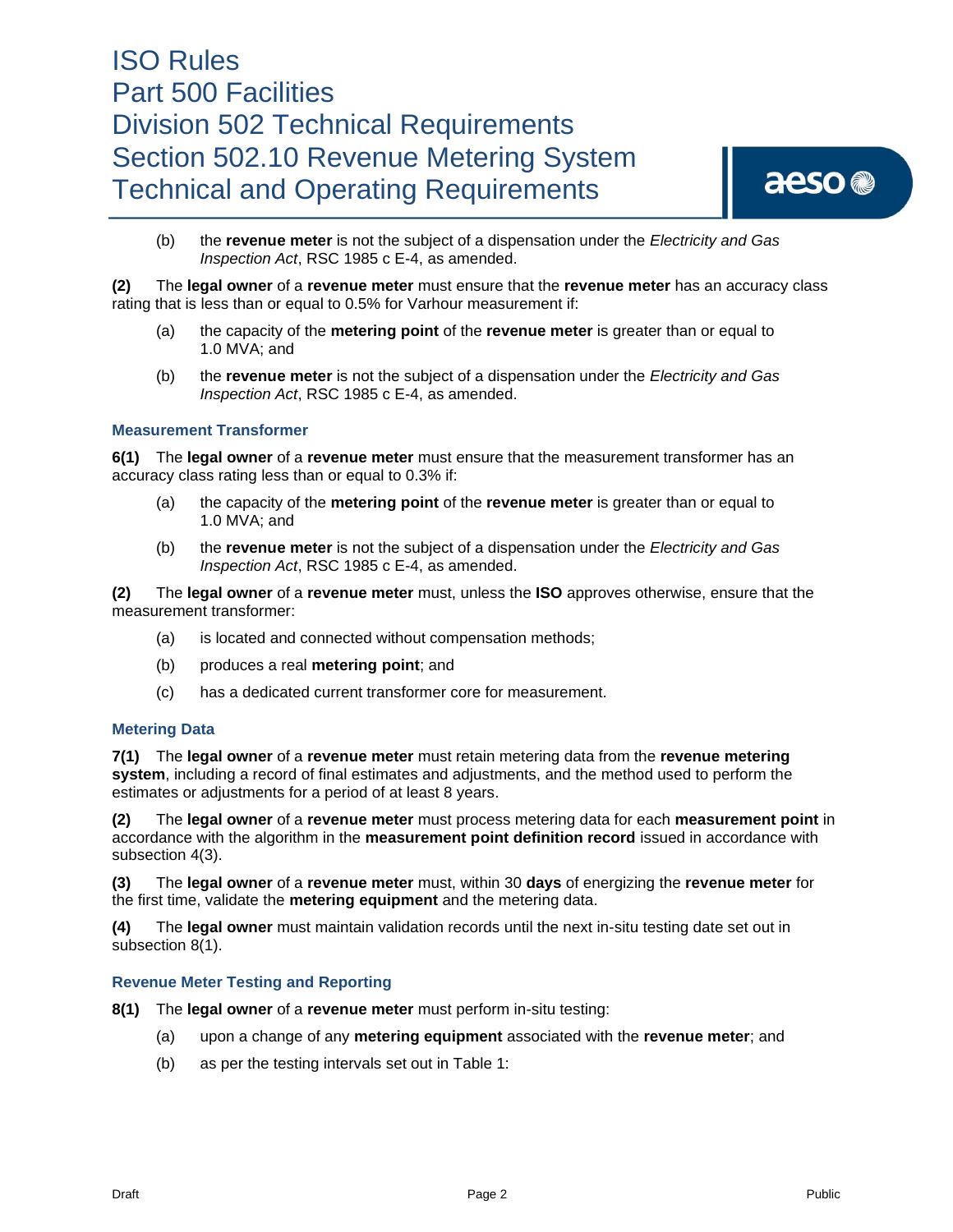aeso<sup>®</sup>

### **Table 1 – In-situ Testing Frequency Based on Revenue Meter MW Class**

| <b>MW Class</b> |                                                                     | Testing Interval |                                                                                               |
|-----------------|---------------------------------------------------------------------|------------------|-----------------------------------------------------------------------------------------------|
| (i)             | Greater than 20 MW                                                  | (A)              | Every 2 years from the date of<br>commissioning; or                                           |
|                 |                                                                     | (B)              | For existing revenue meters, every<br>2 years from the date of the previous in-<br>situ test. |
| (ii)            | Greater than or equal<br>to 5 MW and less than<br>or equal to 20 MW | (A)              | Every 4 years from the date of<br>commissioning; or                                           |
|                 |                                                                     | [B)              | For existing revenue meters, every<br>4 years from the date of the previous in-<br>situ test. |

**(2)** The **legal owner** of a **revenue meter** must calculate the MW class in subsection 8(1)(b) as follows:

- (a) determine the total active energy in MWh at the **measurement point** for the calendar year; and
- (b) divide the total active energy determined in subsection 8(2)(a) by the number of settlement intervals in the same calendar year, including the intervals in which active energy is zero.

**(3)** The **legal owner** of a **revenue meter** must provide the results of the in-situ test performed in subsection 8(1) to the **ISO** if the test resulted in an error measurement of +/- 3%.

**(4)** Notwithstanding subsections 8(1), 8(2) and 8(3) above, the **legal owner** of a **revenue meter** must, at the request of the **ISO**, complete and report the results of an in-situ test for the **metering equipment** within 30 **days** of receiving the **ISO**'s request or within a mutually agreed time frame.

#### **Measurement Data Corrections**

**9** The **legal owner** of a **revenue meter** must, if the **legal owner** discovers an error in measurement data, where the net difference in consumption from the measurement data previously submitted to the **ISO** is:

- (a) 100 MWh or greater, for sites other than large micro-generation; or
- (b) 100 kWh or greater for large micro-generation sites,

notify the **ISO** in writing of the reason for the error.

#### **Restoration**

**10(1)** The **legal owner** of a **revenue meter** must, upon becoming aware of a failure of the **revenue metering system**, restore the **revenue metering system** within 30 **days**.

**(2)** The **legal owner** of a **revenue meter** must notify the **ISO** in writing of the failure if the **legal owner** is unable to restore the **revenue metering system** within 30 **days** in accordance with subsection 10(1).

**(3)** The **legal owner** of a **revenue meter** must include a plan to restore the **revenue metering system** when notifying the **ISO** in accordance with subsection 10(2).

**(4)** The **legal owner** of a **revenue meter** must notify the **ISO** in writing after completing the restoration of the **revenue metering system** in accordance with the plan referred to in subsection 10(3).